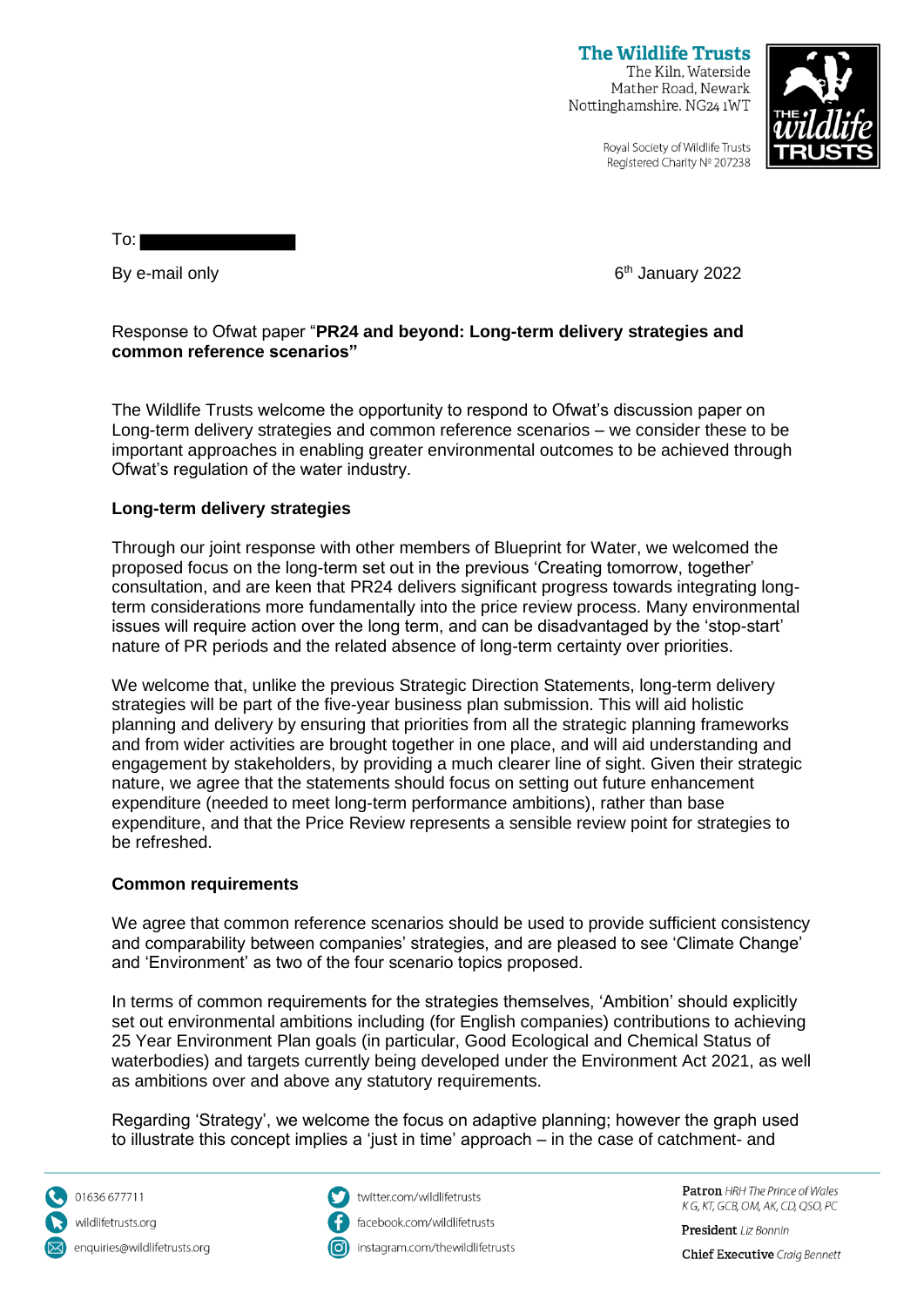nature-based solutions, predicting the lead-in time before such solutions deliver their full benefits can be complex and so a more precautionary timetabling approach may be necessary. The same is true of behaviour change work such as for water efficiency. With both areas, early investment is not likely to be significantly more costly, so there is limited benefit in delaying action until later on in the delivery schedule; strategies should therefore aim to deliver such interventions on a 'no regrets' basis. Indeed, the Water Strategy for Wales highlights the importance of '*taking adaptive and incremental measures in the short and medium term*, given uncertainties around the rate and impact of climate change', and the same could be said with regards to environmental degradation. As such, it is important that appropriate decision points are set which allow for sufficient lead-in times and permit early investment, rather than finding that by the time a decision point is reached, certain options are already 'written off'. To be truly adaptive, decision points must also be early enough that they allow forward plans to be amended or refined based on learning and feedback from what has come before.

Whilst we understand the rationale behind the statement that 'pathways should be presented separately for water and wastewater', the strategies should also be encouraged to identify opportunities for more holistic management of the water environment that consider the interplays between water and wastewater. Such strategic oversight would aid in achieving alignment with key points within Defra's Strategic Policy Statement and the WISER document. We welcome the direction that that adaptive planning should be used for WRMPs and DWMPs as well.

#### **Common reference scenarios**

Ofwat's document highlights the risk of both under- and over-investment given inherent uncertainties - but the consequences of these differ; companies should be encouraged to consider the detrimental outcomes associated with these alternative risks, and their severity, in order to provide a steer on which way to err in the face of uncertainty. For example, whilst over-investment may result in stranded assets, it is perhaps more likely, at least within an adaptive pathway, to result in assets simply being available before they are fully needed. By contrast, under-investment may be more likely to result in environmental damage, which may result in greater cost to rectify in future, and loss of customer trust.

We recognise the merit of considering the impacts of individual Common Reference Scenarios individually, but agree that companies should identify any interplays and potential dependencies between the scenarios, particularly where this affects the likelihood of scenarios occurring – for example, there will be key interplays between climate change and environmental quality.

### On Climate Change:

Regarding Climate Change we acknowledge that consideration of both high (4°C) and low emissions (2°C) scenarios is appropriate, but suggest that making strategies 'flexible enough to efficiently deliver long-term ambitions under each scenario' should not be the only consideration; this could skew selection of options towards those that deliver equally well under a high emissions scenario, but that do not necessarily contribute towards *securing* a 2°C (or less) future. This would be detrimental.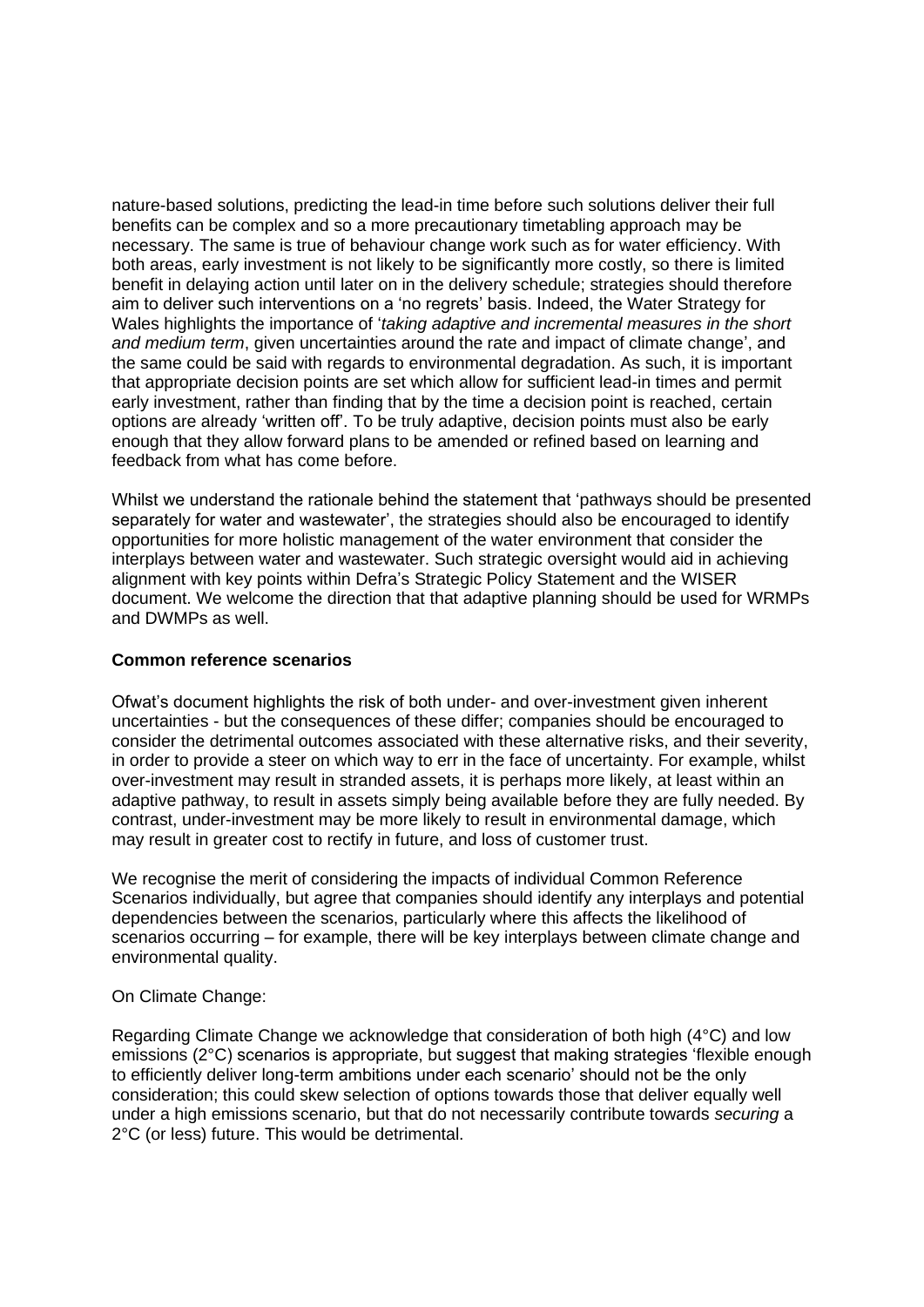As well as consideration of the UKCP18 projections, companies should consider the levels of risk set out in the latest UK Climate Change Risk Assessment and explain how all of the risks related to their functions are being addressed, in quantitative terms. The risk assessment gives estimates for the actual impacts on water availability - so would be valuable to consider alongside UKCP18 - as well as identifying broader key risks facing the sector as a result of climate change.

On environmental ambition:

Aligning with the environmental destinations being developed for Regional Water Resources Plans / Water Resources Management Plans will provide consistency with this area of work and is welcome. In England, using the 'Business as Usual' and 'enhanced' scenarios from the EA's National Framework as the 'low' and 'high' scenarios respectively will again provide consistency, but companies should also be encouraged to employ any more detailed scenarios that have been developed at regional / company level, since the EA scenarios were not designed to be adopted directly but used as a starting point for consideration. In particular, where greater environmental ambition is supported by stakeholders, scenarios that detail this should be referred to.

It is a notable omission that the environmental ambition scenarios focus only on water resources. We suggest that high and low scenarios are also included that consider water quality. For example:

## **High environmental ambition scenario**

- Plan investment to achieve a target of zero pollution incidents (categories 1, 2 and 3) by 2030
- Plan investment to bring all CSOs to 'satisfactory' asset standard by 2030 and end harm from Storm Overflows by 2040 *(assuming that this is sooner than is required to meet Environment Act wastewater targets on Storm Overflows)*
- Plan investment to exceed Environment Act wastewater targets on phosphorus.

#### **Low environmental ambition scenario**

Plan investment to achieve Environment Act wastewater targets on reducing phosphorus loadings and storm overflow events (i.e. minimum legislative requirements)

We suggest that scenario proposals which overlook wastewater issues would be an omission given the significant public and political interest in Storm Overflows and water pollution more widely.

We would be pleased to discuss any of these points further.

Best regards,